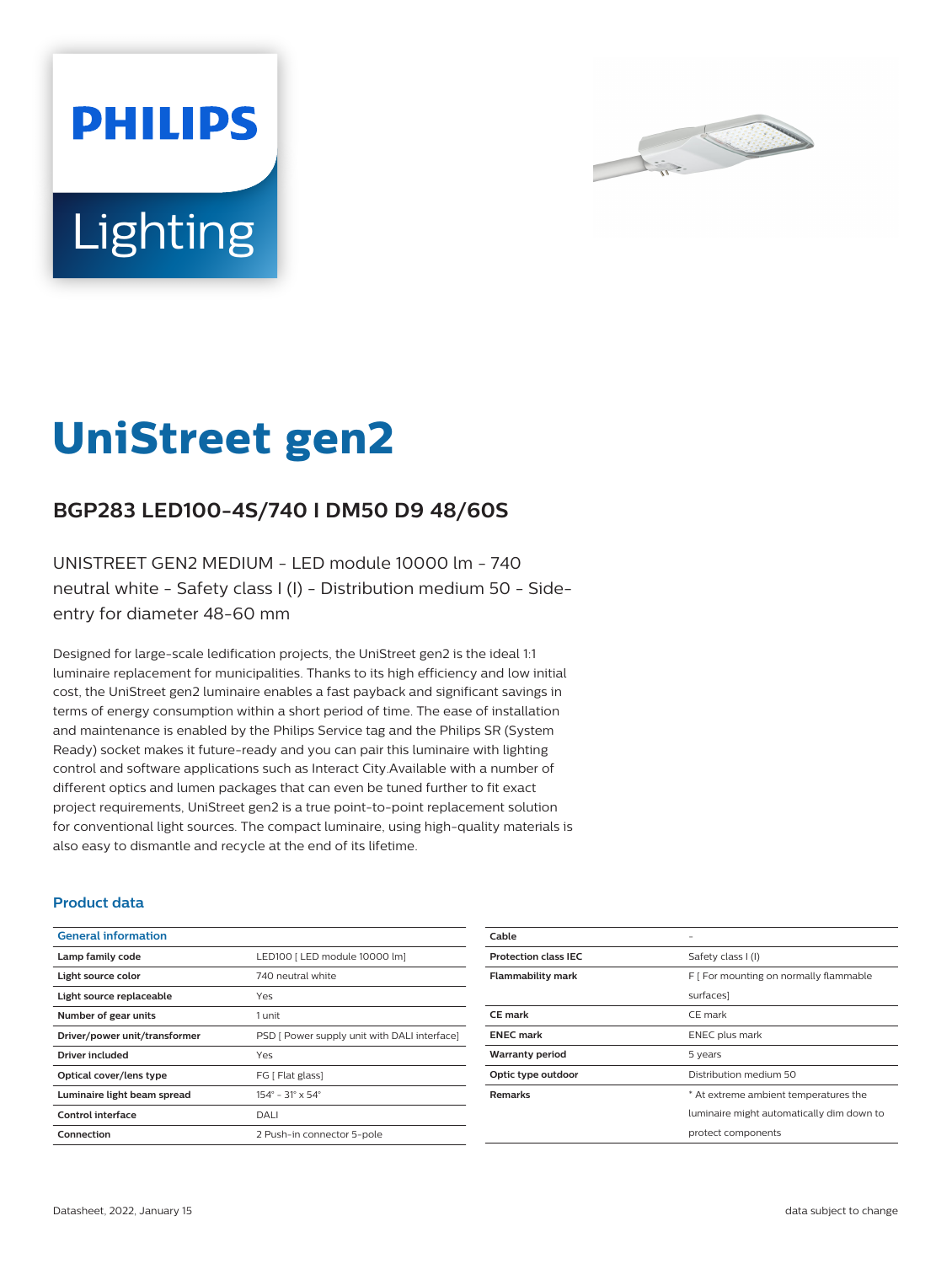## **UniStreet gen2**

| Constant light output                    | No                                             |
|------------------------------------------|------------------------------------------------|
| Number of products on MCB of 16 A type 8 |                                                |
| в                                        |                                                |
| <b>EU RoHS compliant</b>                 | Yes                                            |
| Light source engine type                 | LED                                            |
| Service tag                              | Yes                                            |
| Serviceability class                     | Class A, luminaire is equipped with            |
|                                          | serviceable parts (when applicable): LED       |
|                                          | board, driver, control units, surge protection |
|                                          | device, optics, front cover and mechanical     |
|                                          | parts                                          |
| <b>Product family code</b>               | BGP283 [ UNISTREET GEN2 MEDIUM]                |
|                                          |                                                |
| <b>Light technical</b>                   |                                                |
| Upward light output ratio                | O                                              |
| Standard tilt angle posttop              | $O^{\circ}$                                    |
| Standard tilt angle side entry           | $\mathsf{O}^\circ$                             |
|                                          |                                                |
| <b>Operating and electrical</b>          |                                                |
| <b>Input Voltage</b>                     | 220 to 240 V                                   |
| <b>Input Frequency</b>                   | 50 to 60 Hz                                    |
| Inrush current                           | 53 A                                           |
| Inrush time                              | 0.3 <sub>ms</sub>                              |
| <b>Power Factor (Min)</b>                | 0.98                                           |
|                                          |                                                |
| <b>Controls and dimming</b>              |                                                |
| Dimmable                                 | Yes                                            |
|                                          |                                                |
| <b>Mechanical and housing</b>            |                                                |
| <b>Housing Material</b>                  | Aluminum die-cast                              |
| <b>Reflector material</b>                | Polycarbonate                                  |
| Optic material                           | Polymethyl methacrylate                        |
| Optical cover/lens material              | Glass                                          |
| <b>Fixation material</b>                 | Aluminum                                       |
| <b>Mounting device</b>                   | 48/60S [Side-entry for diameter 48-60 mm]      |
| Optical cover/lens shape                 | Flat                                           |
| Optical cover/lens finish                | Clear                                          |
| Overall length                           | 626 mm                                         |
| Overall width                            | 340 mm                                         |
| Overall height                           | 95 mm                                          |
| Effective projected area                 | $0.0246$ m <sup>2</sup>                        |
| Color                                    | Gray                                           |

**Dimensions (Height x Width x Depth)** 95 x 340 x 626 mm (3.7 x 13.4 x 24.6 in)

| <b>Approval and application</b>               |                                               |
|-----------------------------------------------|-----------------------------------------------|
| Ingress protection code                       | IP66   Dust penetration-protected, jet-proof] |
| Mech. impact protection code                  | IK08 [ 5 J vandal-protected]                  |
| <b>Surge Protection (Common/Differential)</b> | Luminaire surge protection level until 6 kV   |
|                                               | differential mode and 8 kV common mode        |

### **Initial performance (IEC compliant) Initial luminous flux (system flux)** 8700 lm **Luminous flux tolerance** +/-7% **Initial LED luminaire efficacy** 150 lm/W **Init. Corr. Color Temperature** 4000 K **Init. Color Rendering Index** 70 **Initial chromaticity** (0.381, 0.379) SDCM <5 **Initial input power** 58 W **Power consumption tolerance**  $+/-10\%$ **Init. Color Rendering Index Tolerance** +/-2

#### **Over time performance (IEC compliant)**

**Control gear failure rate at median useful** 10 %

**life 100000 h**

**Lumen maintenance at median useful** L97

**life\* 100000 h**

# **Application conditions**

| Ambient temperature range          | $-40$ to $+50$ °C. |
|------------------------------------|--------------------|
| Performance ambient temperature Tq | 25 °C              |
| Maximum dim level                  | 0% (digital)       |

| <b>Product data</b>             |                                       |
|---------------------------------|---------------------------------------|
| Full product code               | 871951410040400                       |
| Order product name              | BGP283 LED100-4S/740   DM50 D9 48/60S |
| <b>EAN/UPC - Product</b>        | 8719514100404                         |
| Order code                      | 10040400                              |
| Numerator - Quantity Per Pack   |                                       |
| Numerator - Packs per outer box |                                       |
| Material Nr. (12NC)             | 910925866775                          |
| Net Weight (Piece)              | 6.500 kg                              |